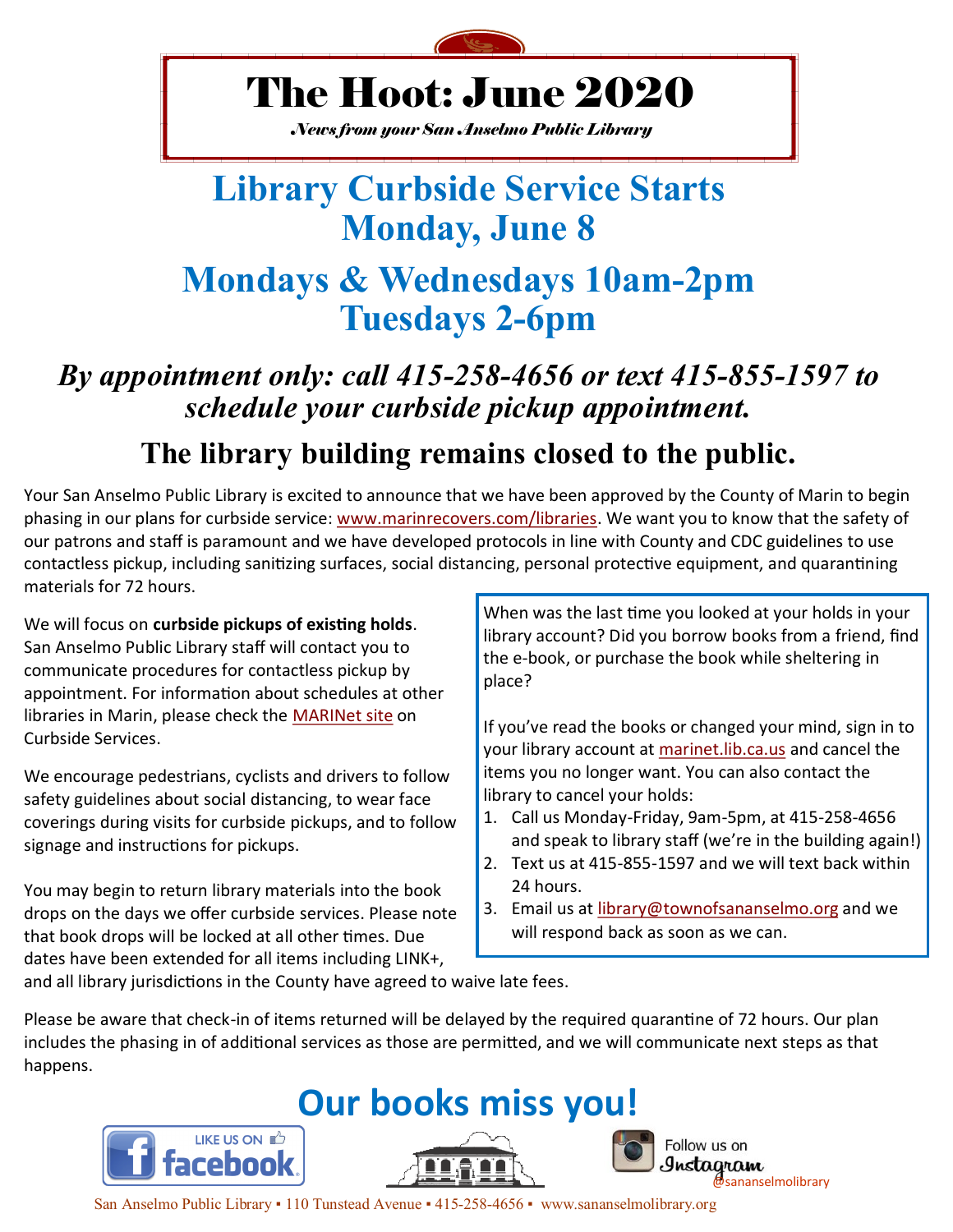# **Books and Resources on Race, Equality, and Activism**

#### **Read about Race**

Do you want to gain more knowledge on race, equality, and justice? [Take a](https://marinet.bibliocommons.com/list/share/639061639_sananselmostaff_serianna/1650708799_reading_about_race_in_hoopla_digital?fbclid=IwAR36sH-peC1atr4MmWx8t0VsMLzliyt-Yb1cTrx5g4pbpOJel7Mj_fO87FM)  [look](https://marinet.bibliocommons.com/list/share/639061639_sananselmostaff_serianna/1650708799_reading_about_race_in_hoopla_digital?fbclid=IwAR36sH-peC1atr4MmWx8t0VsMLzliyt-Yb1cTrx5g4pbpOJel7Mj_fO87FM) at this booklist of ebooks and eaudiobooks available right now, no waiting, on hoopla.

You can access hoopla with your library card number and password at [www.hoopladigital.com](https://www.hoopladigital.com/) or in the hoopla app.

#### **A plethora of information...**

Our friends at the Evanston Public Library created [this amazing webpage](https://www.epl.org/antiracist-resources-and-reads-lists-for-all-ages/?fbclid=IwAR0NrAoLJSRVTFlIAgpqvSfIKFKLgrjfZcSbJ0Zmbn8tgyT4TCIk6m8R6Kg) of Antiracist Resources and Reads. Find books for all ages, movies to watch on Kanopy, podcasts, and other reliable online resources.

#### **From** *The New York Times***:**

The conversation about race needs to start early and keep happening. [These](https://www.nytimes.com/2020/06/02/parenting/kids-books-racism-protest.html?fbclid=IwAR1qbD_6XTsUkuqIBw02m16lZHPBm_CNEVttUKSy34EDalYk6G_zqKqJE_I)  [book suggestions from](https://www.nytimes.com/2020/06/02/parenting/kids-books-racism-protest.html?fbclid=IwAR1qbD_6XTsUkuqIBw02m16lZHPBm_CNEVttUKSy34EDalYk6G_zqKqJE_I) *The New York [Times](https://www.nytimes.com/2020/06/02/parenting/kids-books-racism-protest.html?fbclid=IwAR1qbD_6XTsUkuqIBw02m16lZHPBm_CNEVttUKSy34EDalYk6G_zqKqJE_I)* can help you explain racism and protest to kids.

Don't have an online subscription to *The New York Times*? No problem! [Click here to access a 24](https://www.townofsananselmo.org/1063/The-New-York-Times)-hour pass to *[The New York Times](https://www.townofsananselmo.org/1063/The-New-York-Times)* for free through your San Anselmo Public Library.

#### **SURJ Marin**

Standing Up for Racial Justice (SURJ) Marin is part of a national network of groups and individuals organizing white people for racial justice. The San Anselmo Library has been proud to host a few of their book discussion group meetings over the last few years. SURJ Marin's work is informed by relationships of accountability with local Black, Indigenous, People of Color (BIPOC) organizations and community leaders. Our local chapter is very active in the community and sends out an informative e-newsletter. If you'd like to receive information of what you can do to help locally, you can subscribe to their newsletter here: [https://surjmarin.org/](https://surjmarin.org/contact/) [contact/](https://surjmarin.org/contact/)

#### **More Booklists: Reading about Race for Kids and Teens**

These are a place to start if you are looking for a book for children or teens about race. These are items in the San Anselmo Public Library.

**[Middle grade fiction](https://marinet.bibliocommons.com/list/share/639060778_sananselmostaff_kids/1653544199_for_kids_reading_about_race)  [Picture Books](https://marinet.bibliocommons.com/list/share/639060778_sananselmostaff_kids/1653553779_for_kids_books_about_race) Non-[fiction for kids](https://marinet.bibliocommons.com/list/share/639060778_sananselmostaff_kids/1653550289_for_kids_books_about_race) [For Teens](https://marinet.bibliocommons.com/list/share/639060778_sananselmostaff_kids/1653562744_for_teens_books_about_race)**